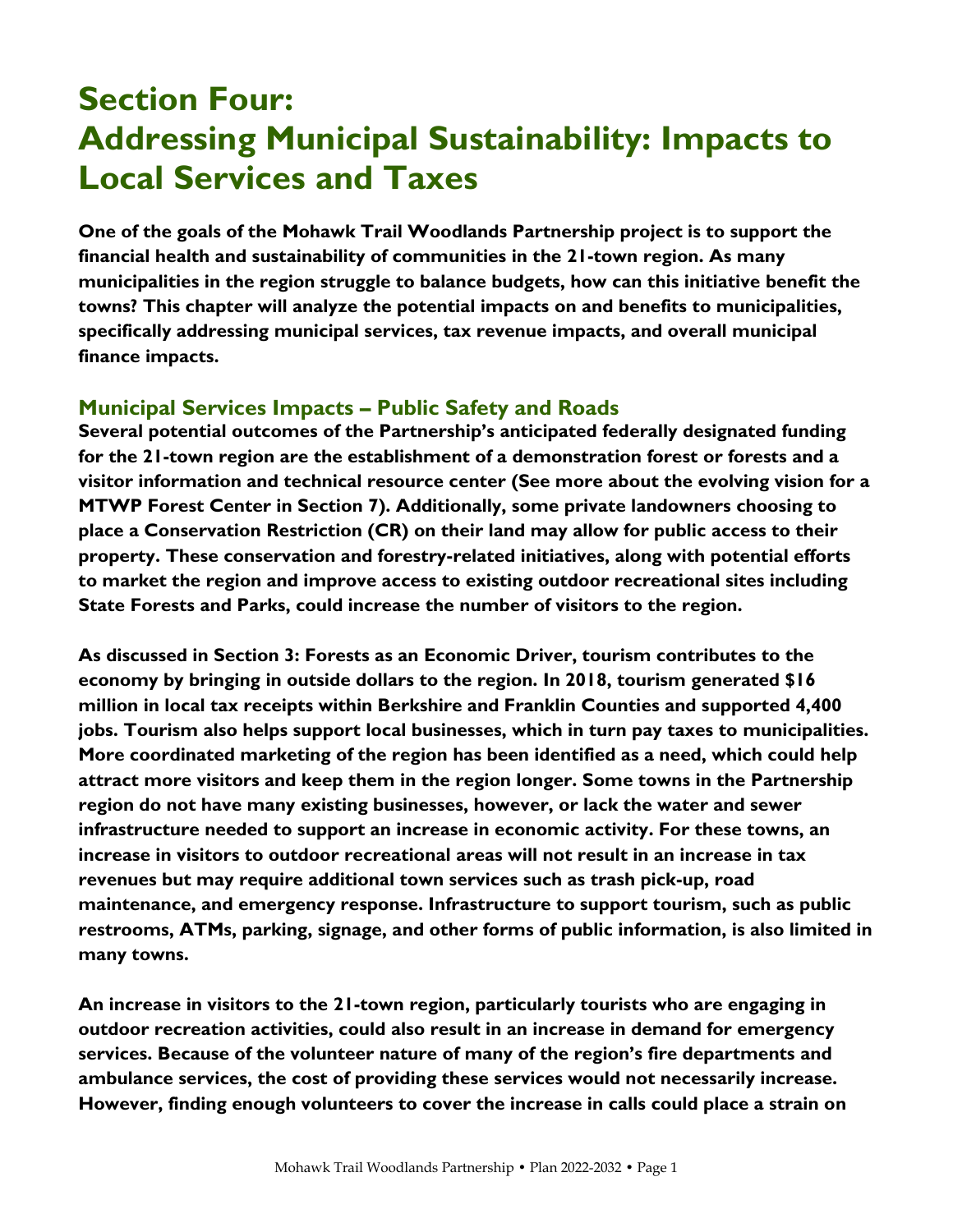municipalities, many of which are already in need of more volunteers and rescue equipment such as All-Terrain Vehicles. The region also has a specialized rescue team made up of volunteers. Training for members is funded through the Western Region Homeland Security Advisory Council (WRHSAC), which allocates funds from the U.S. Department of Homeland Security.

Forest fires started by campfires and other human activities could also increase. In 2020, there were a total of 134 tree, brush, or grass fires reported in Berkshire and Franklin Counties.<sup>1</sup> According to the Massachusetts Department of Conservation and Recreation's Bureau of Forest Fire Control, roughly 9 out of 10 forest fires in the region are started by human activities. The Bureau provides aid and assistance to municipalities with forest fire prevention, detection, and suppression on state and private lands. During the 2014 public outreach for the MTWP Partnership Plan, the need for supplies, such as ATVs to assist in search and rescue and fire equipment for back-country fires, and training for volunteers was identified. The Bureau administers several U.S. Forest Service programs that provide funding, equipment, and training to town fire departments for forest fire suppression. DCR Bureau of Forest Fire Control staff identified an existing need for more funding and staff support for providing training to town volunteers, which would only increase if more volunteers were needed in the region.

An increase in traffic on the region's roads may result in the need for more policing. The Deerfield River in Charlemont, Florida, and Monroe provides a current example. Over the past decade, traffic along Zoar Road and River Road in these towns has increased steadily as the Deerfield River has become a popular destination for rafting, kayaking, and tubing. While several outfitter companies located off of Route 2 in Charlemont utilize their own vans and buses to shuttle their patrons, many more people come to the region on their own to access the river at various points. Winding, narrow roads that typically carry a few hundred cars a day suddenly carry between 1,000-2,000 cars a day on weekends during the summer months. Speeding can be a problem, and parking areas become overcrowded, resulting in cars parked alongside the road. Litter, trespassing on private property to gain access to the river, lack of bathroom facilities, and unsafe river use are also major issues along the river.

In 2013, the Charlemont Police Department raised funds for a river patrol to be stationed at the Zoar Picnic Area on Zoar Road. Brookfield Renewable Energy LP matched the town funds to help support the patrol. The Town of Monroe has also identified the need for a police presence on weekends in the summer to address the influx of visitors, and at a 2022 Select Board meeting with the Partnership discussed the possible need for speed bumps in strategic locations.

<sup>&</sup>lt;sup>1</sup> Massachusetts Fire Incident Reporting System. County Profiles. 2020 Fire Data Analysis.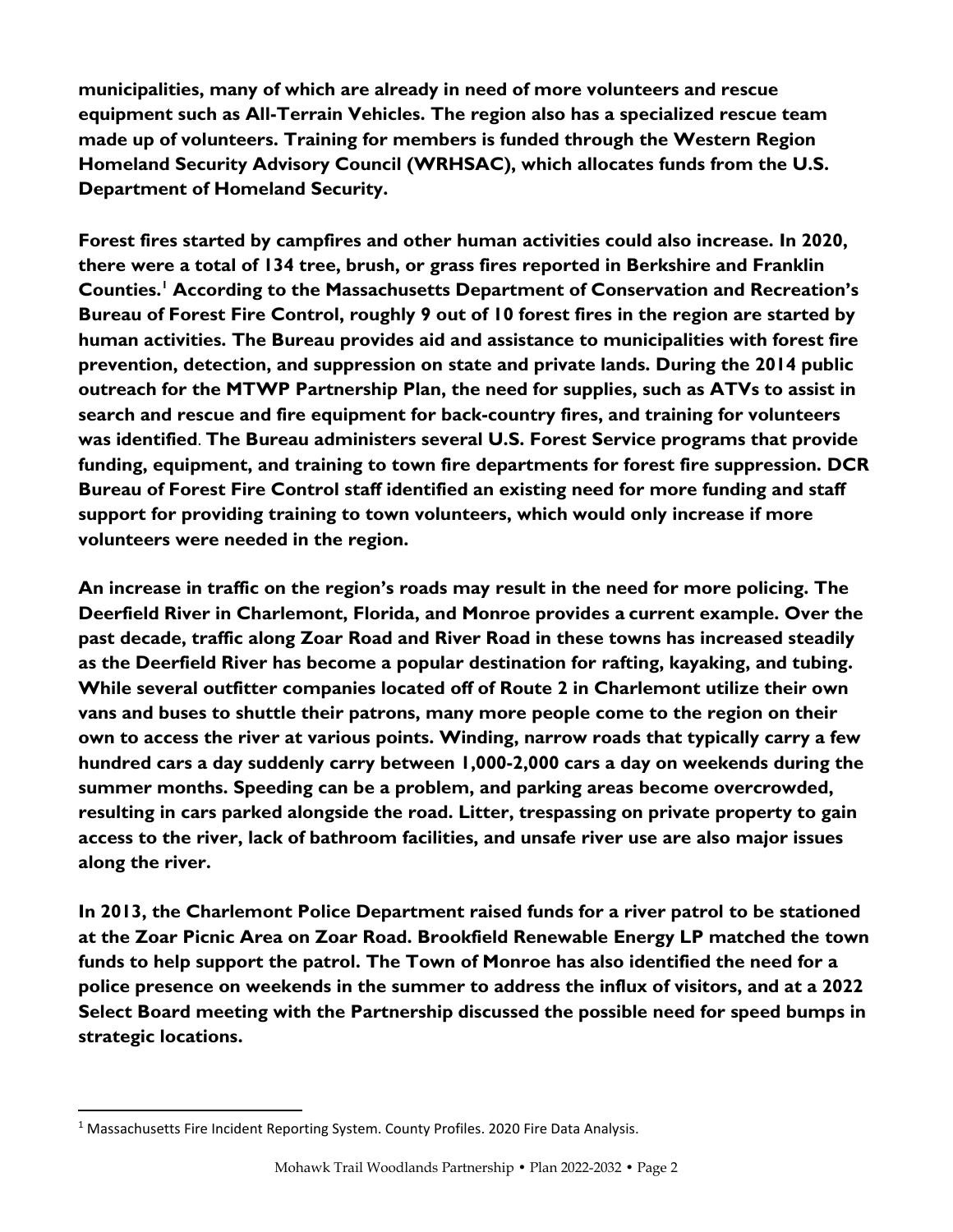Additional traffic on the region's rural roadways may also lead to a need for increased road maintenance and infrastructure projects to accommodate larger amounts of traffic. Many towns in the region already struggle to maintain roads within their budgets. Spending on public works is the second largest budget expenditure for most towns, after education.



## **Figure 5-1: 21-Municipal Tax Revenue**

## **Tax Revenue Impacts**

Property taxes make up a significant percentage of a community's revenue in the 21-town region; in FY2020, 66% of general fund<sup>2</sup> revenue came from property taxes (Figure 5-1). Several communities skew this figure: Clarksburg and North Adams both relied on property taxes for only about 30-40% of revenue in FY2020, while the share of State Aid was significantly higher in these communities, as well as in New Ashford and Savoy. Most of the 21 towns relied on property tax revenues for 60% or more of their total revenue, with State Aid generally accounting for less than 20% of revenue (town-by-town information can be found in the Appendices).

Given the rural nature of the region, most of the 21 towns rely heavily upon residential property taxes compared to commercial, industrial, and personal property taxes. In FY2020, 75% of property tax revenue in the 21-town region was from residential taxes (Figure 5-1). There are several communities that receive the majority of property tax revenue from commercial and/or industrial uses, affecting the average for the 21 towns.

 $^2$  The general fund is used to account for most financial resources and activities governed by the normal town meeting or city council appropriation process.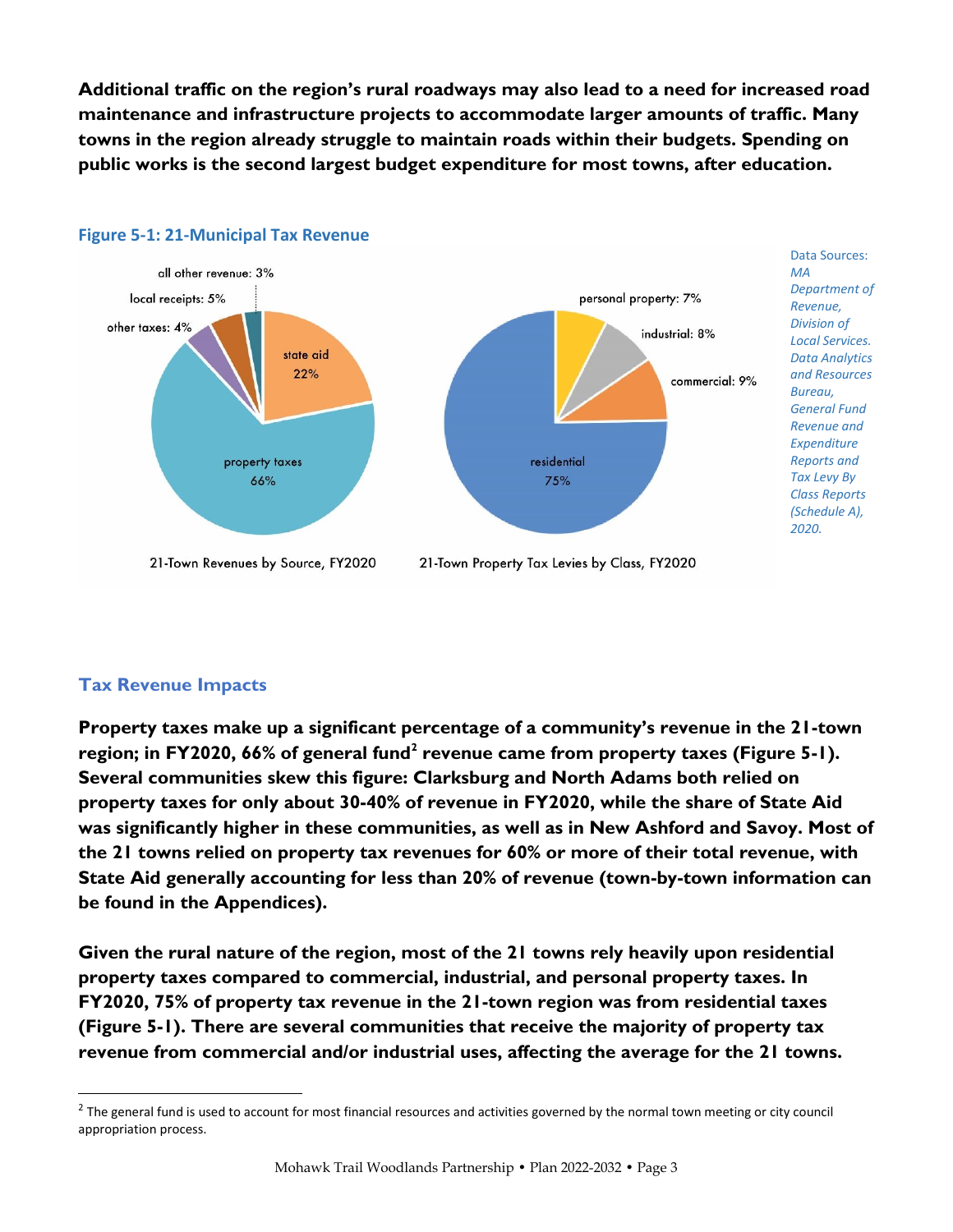These communities include Rowe, Monroe, and Florida, which receive tax revenue from the utility companies that operate dams and a pumped storage facility along the Deerfield River to generate electricity. These communities received 75% or more of property tax revenue from these sources. In contrast, 17 towns received 75% or more of property tax revenue from residential land uses, with a total of five towns relying on residential taxes for 90% or more of property tax revenue.

Many towns expressed concern during the early public outreach for the Woodlands Partnership about the potential loss of property tax revenue from placing land under Conservation Restrictions (CR), the Massachusetts term for a conservation easement. Because a CR permanently removes the development rights from the land, the land is no longer valued for its potential for residential development. A 2015 analysis of assessed values within 13 of the 21 towns<sup>3</sup> in the region shows that, on average, land with a CR (not enrolled in Chapter 61) is valued at roughly 32% of the value for all land in a town (Table 5- 1). Land enrolled in the Chapter 61 program, which assesses land at its current use – either forestry, agriculture, or open space and recreation – is valued at roughly 3% of the Per Acre Assessed Value (see Table 5-1) of all land in a town, on average.

If land *not* currently enrolled in the Chapter 61 program were to be protected with a CR, then a town would likely experience a loss in property tax revenue.<sup>4</sup> However, the CR developed for the Mohawk Trail Woodlands Partnership is focused on encouraging active forest management. It is assumed, therefore, that many of the property owners who may be interested in pursuing a CR through the Partnership would already be enrolled in the Chapter 61 program for active forest management<sup>5</sup> and in those cases, the town would not see a loss in tax revenue when the land is placed under a CR.

Unlike a CR, the Chapter 61 program does not provide permanent protection for the land, which can be converted to another use if a town chooses not to exercise its right of first refusal and if back taxes are paid. If forested land is transferred from Ch. 61 into a Sustainable Forestry Conservation Restriction, there would be no further local tax impact, and these woodlands may be low-hanging fruit in promoting conservation, since property owners would already be savvy about both forest management plans and tax benefits.

An increase in forestry and wood-product businesses in the region could translate to more commercial, industrial, or personal property tax revenues for municipalities. Types of businesses that might be supported through an increase in forestry activities include

<sup>3</sup> The 13 towns included are Ashfield, Buckland, Charlemont, Colrain, Conway, Hawley, Heath, Leyden, Monroe, North Adams, Rowe, Shelburne, and Windsor. The remaining seven towns had insufficient data to include in the analysis.

<sup>4</sup> Mount Grace Land Conservation Trust has a policy of paying property taxes on all land owned by the organization, even though it is exempt from paying property taxes as a non-profit. Although an added expense for a small organization with limited budget, such policies, if viable to implement, may improve community relations by demonstrating support for local municipal economies. Mt. Grace Land Conservation Trust. 2022. Conserved Lands[. https://www.mountgrace.org/visit/conserved](about:blank)

<sup>5</sup> Ch. 61A is for landowners interested in agriculture, and Ch. 61B for owners pursuing open space/recreation.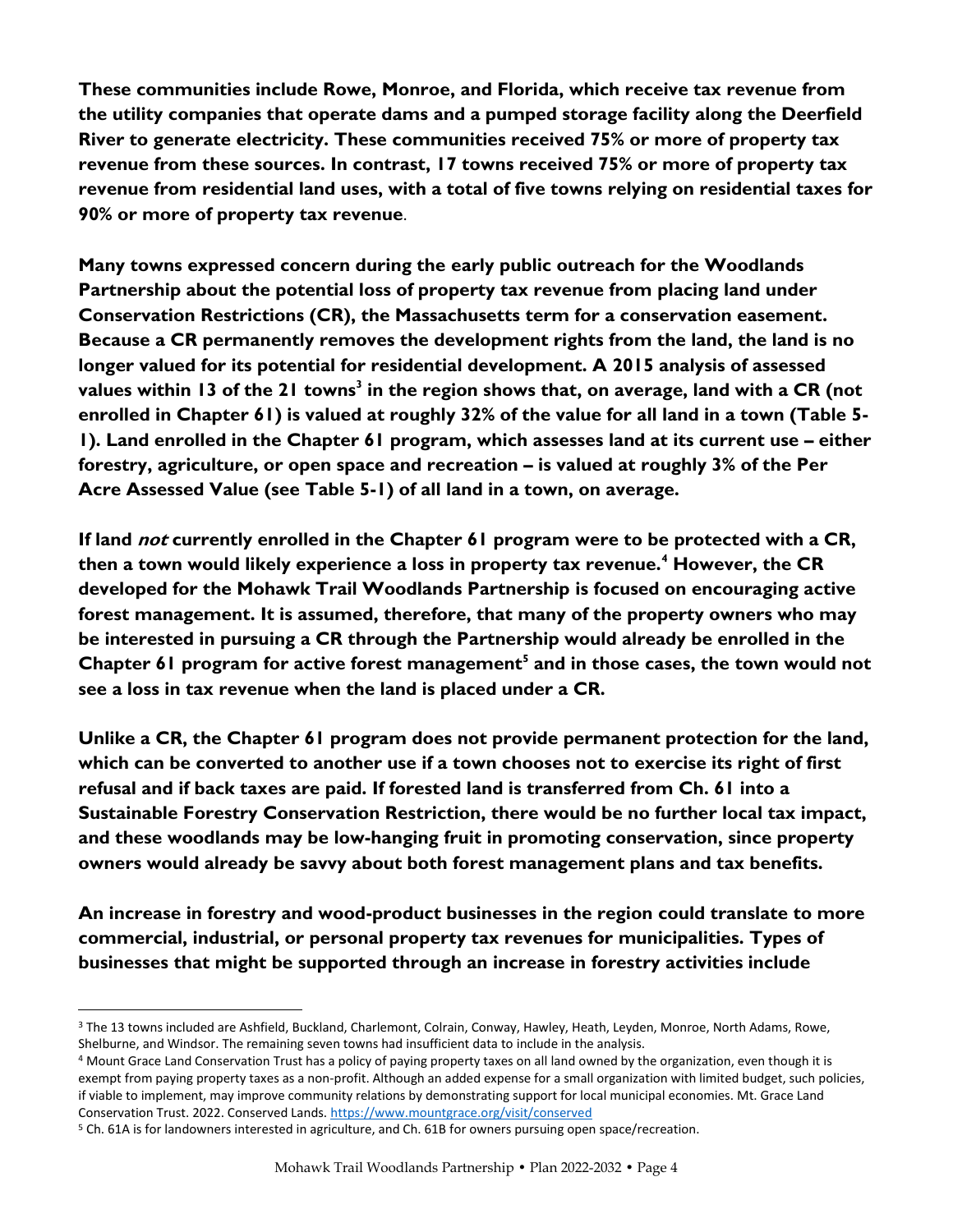foresters, loggers, sawmills, wood and paper product manufacturers, and artisans. Towns with few or no commercial tourism-related businesses may benefit from the increased forestry-related business expansions to benefit their tax base.

| Protection in 13 of the 21 Towns within the Region |                         |                                            |                                   |  |
|----------------------------------------------------|-------------------------|--------------------------------------------|-----------------------------------|--|
|                                                    | <b>Total</b><br>Acreage | <b>Total Assessed</b><br><b>Land Value</b> | Per Acre<br><b>Assessed Value</b> |  |
| All land*                                          | 227,274                 | \$798,646,256                              | \$3,514                           |  |
| Land under a CR                                    | 10,391                  | \$11,630,891                               | \$1,119                           |  |
| Land under Ch. 61                                  | 15,232                  | \$1,369,460                                | \$90                              |  |

# **Table 5-1: Analysis of Assessed Values for Land under Different Levels of**

*\* Includes State-owned land.*

*Source: MassGIS Level-3 parcel data and town assessor data (multiple fiscal years), accessed February 2015.*

# **Payment in Lieu of Taxes Reimbursement**

In FY2020, an average of 22% of municipal revenue in the 21-town region came from State Aid. Included in this revenue source are payments to towns for state-owned land, known as Payment in Lieu of Taxes, or PILOT. Massachusetts General Law establishes reimbursement payments to towns and cities for tax-exempt state-owned land for the tax revenues lost. A formula based on property value and the latest 3-year state-wide average tax rate is used to determine the payment for each town. The Department of Revenue's Bureau of Local Assessment estimates the fair market value of state-owned properties every four years, and cities and towns receive their payments annually every November.<sup>6</sup>

Payments are appropriated annually, and since Fiscal Year 1996, there has been a shortfall in the appropriation, resulting in reimbursements well below 100% state-wide. In 2020, over \$45 million was needed to fully fund the program statewide, but only \$30 million was appropriated, resulting in a \$15 million shortfall. In FY2021, communities in the 21-town region were reimbursed a total of \$990,867, a rate of \$12.35 per acre of eligible stateowned land. These payments fell \$498,433 short of what the region would have received if the state had fully funded PILOT payments to communities (Table 5-2). PILOT payments per acre vary considerably by town, ranging from \$2.99 per acre in Monroe to \$39.89 per acre in North Adams.

In most towns, PILOT payments for state-owned land make up a small percentage of the State Aid being received. In FY2021, only 3% of State Aid came from PILOT payments for the 21-town region. However, there are eight towns where PILOT made up a significant percent (>10%) of State Aid in FY2021; and PILOT payments made up over 20% of State Aid to the following towns: Hawley (approximately 50% of \$117,101 in Aid); Leyden

<sup>6</sup> *Cherry Sheet Manual*. Massachusetts Department of Revenue, Division of Local Services. [https://www.mass.gov/doc/cherry-sheet](about:blank)[manual/download](about:blank)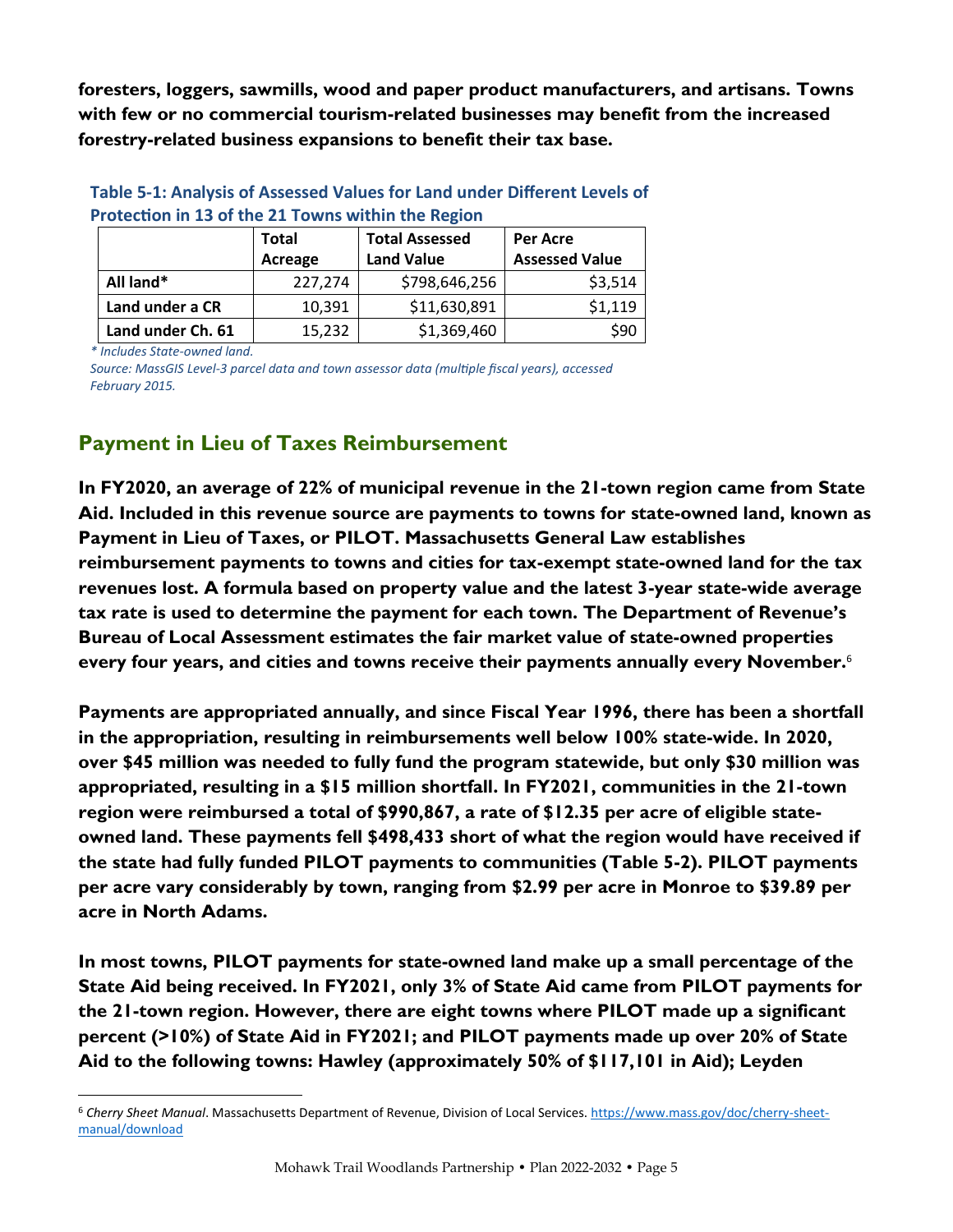(approximately 24% of \$124,763 in Aid); and Windsor (approximately 41% of \$236,959 in Aid).

| Town               | <b>Total State-</b><br><b>Owned Land</b><br>(Acres) | <b>State-Owned</b><br><b>Land Value</b> | 100% PILOT<br>Payment* | <b>Actual</b><br><b>PILOT</b><br><b>Payments</b> | <b>Actual</b><br><b>PILOT</b><br>Payment<br>Per Acre | <b>PILOT</b><br><b>Shortfall</b> |
|--------------------|-----------------------------------------------------|-----------------------------------------|------------------------|--------------------------------------------------|------------------------------------------------------|----------------------------------|
| Adams              | 5,564                                               | \$7,399,100                             | \$108,915              | \$72,391                                         | \$13.01                                              | $-$ \$3,6524                     |
| Ashfield           | 627                                                 | \$1,319,100                             | \$19,417               | \$12,905                                         | \$20.58                                              | $-56,512$                        |
| <b>Buckland</b>    | 135                                                 | \$252,100                               | \$,3711                | \$2,468                                          | \$18.28                                              | $-51,243$                        |
| Charlemont         | 2,059                                               | \$1,993,500                             | \$29,344               | \$19,505                                         | \$9.47                                               | $-59,839$                        |
| Cheshire           | 4,896                                               | \$11,630,300                            | \$171,198              | \$113,786                                        | \$23.24                                              | $-$57,412$                       |
| Clarksburg         | 3,660                                               | \$1,980,500                             | \$29,153               | \$19,375                                         | \$5.29                                               | $-59,778$                        |
| Colrain            | 3,229                                               | \$4,430,600                             | \$65,218               | \$43,347                                         | \$13.42                                              | $-521,871$                       |
| Conway             | 3,248                                               | \$4,789,500                             | \$70,501               | \$46,860                                         | \$14.43                                              | $-523,641$                       |
| Florida            | 5,492                                               | \$3,756,800                             | \$55,300               | \$37,757                                         | \$6.87                                               | $-$17,543$                       |
| Hawley             | 8,487                                               | \$6,044,200                             | \$88,971               | \$59,136                                         | \$6.97                                               | $-529,835$                       |
| Heath              | 915                                                 | \$462,500                               | \$6,808                | \$4,526                                          | \$4.95                                               | $-52,282$                        |
| Leyden             | 901                                                 | \$3,101,400                             | \$45,653               | \$30,343                                         | \$33.68                                              | $-515,310$                       |
| Monroe             | 2,626                                               | \$801,600                               | \$11,800               | \$7,843                                          | \$2.99                                               | $-53,957$                        |
| New Ashford        | 3,271                                               | \$3,236,600                             | \$47,643               | \$31,666                                         | \$9.68                                               | $-$15,977$                       |
| <b>North Adams</b> | 2,195                                               | \$8,950,100                             | \$131,745              | \$87,566                                         | \$39.89                                              | $-544,179$                       |
| Peru               | 6,693                                               | \$5,061,800                             | \$74,510               | \$49,522                                         | \$7.40                                               | $-524,988$                       |
| Rowe               | 422                                                 | \$721,600                               | \$10,622               | \$7,059                                          | \$16.73                                              | $-53,563$                        |
| Savoy              | 12,596                                              | \$8,441,800                             | \$124,263              | \$82,590                                         | \$6.56                                               | $-$41,673$                       |
| Shelburne          | 73                                                  | \$244,300                               | \$3,596                | \$2,390                                          | \$32.74                                              | $-51,206$                        |
| Williamstown       | 7,010                                               | \$16,714,900                            | \$246,043              | \$163,531                                        | \$23.33                                              | $-582,512$                       |
| Windsor            | 6,141                                               | \$9,843,000                             | \$144,889              | \$96,301                                         | \$15.68                                              | $-548,588$                       |
| 21 Towns           | 80,240                                              | \$101,175,300                           | \$1,489,300            | \$990,867                                        |                                                      | \$498,433                        |

### **Table 5-2: FY2021 PILOT Payments and Shortfall in the 21 Towns**

*\* Calculated using statewide average tax rate 2020-2022 of \$14.72 per \$1000. Data Sources: State Owned Land Valuations (2020); Municipal Cherry Sheets (2020)* 

A

December 2020 report by State Auditor Suzanne Bump highlighted the current shortcomings of the PILOT program for state-owned lands, due to chronic underfunding and mechanisms that are disadvantageous to more rural portions of the state.<sup>7</sup> Because PILOT reimbursements are calculated partly based on property values, communities with stagnant, decreasing, or slowly increasing property values, largely in the western and central portions of the state, have seen reductions in PILOT payments over time. $^8$ Meanwhile, many communities in the eastern part of the state have seen an increase in PILOT payments as property values have risen, meaning that affluent urban and suburban

8 Bump, Suzanne M. 2020. The Impact of the State-Owned Land PILOT and Solar Taxation Policies on Municipalities, Executive Summary. Mass.gov

<sup>7</sup> Futterman, Noah. 2020. *PILOT Programs Undermined by Lack of Funding and Tax Rulings, Report Finds*. Mass.gov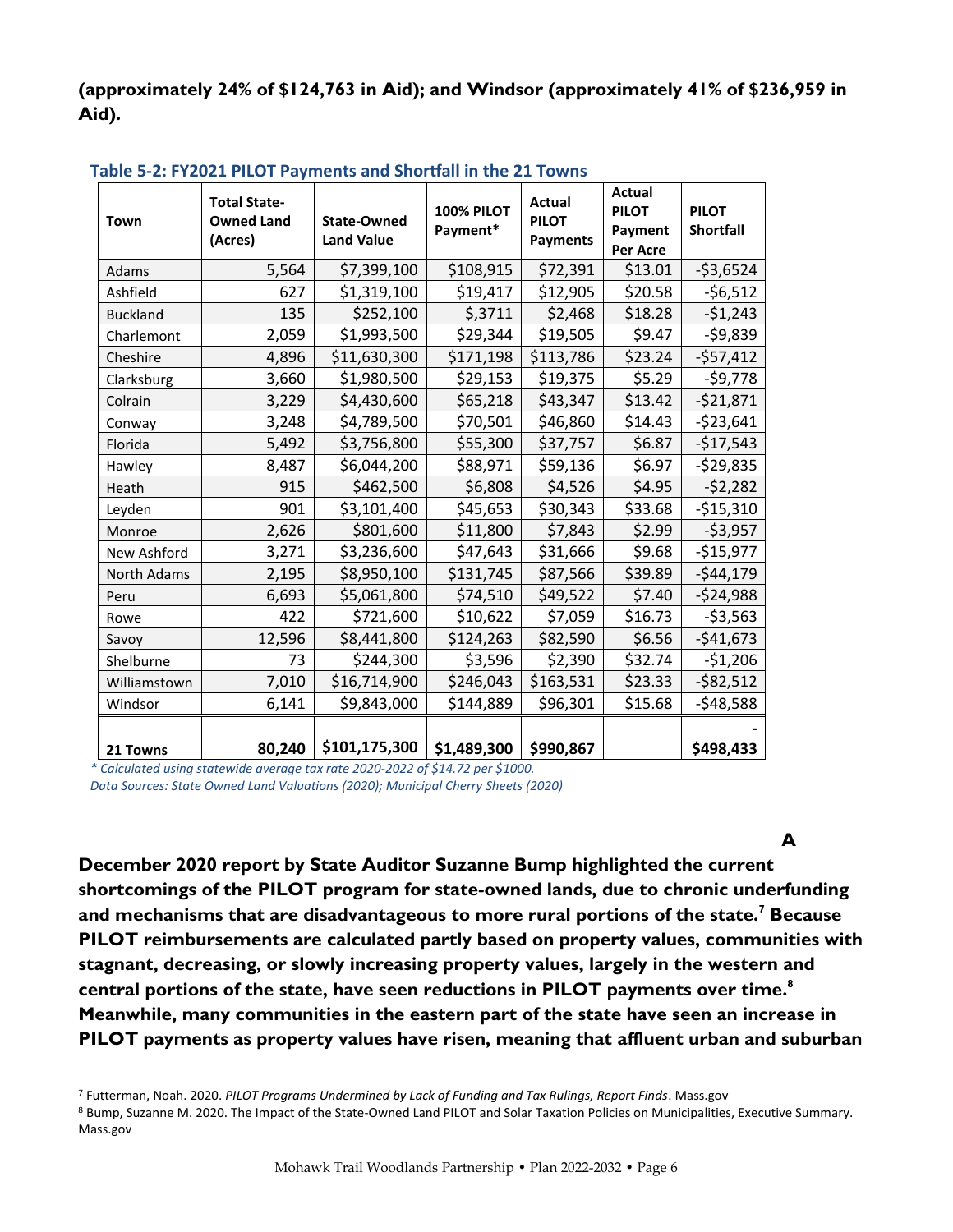communities in eastern Massachusetts tend to be the largest recipients of PILOT reimbursements.<sup>9</sup> In order to help reduce these inequalities, the Auditor's report makes several recommendations, including:

- Strengthening the PILOT program as a whole by increasing appropriations to fully fund the program for state-owned lands;
- Adding a "hold harmless" provision to the program that would guarantee communities do not see a reduction in reimbursements over time even if property values decline;
- Adjusting how reimbursements are calculated; and,
- Including additional state-owned properties in the program such as courthouses and correctional facilities.<sup>10</sup> State Sen. Adam Hinds (D-First District – Berkshire, Franklin, Hampshire and Hampden counties) and Auditor Bump sponsored a bill in 2021 (S.1875/H. 2831) addressing these issues, which aims to "ensure that communities receive fair compensation from the Commonwealth for untaxed stateowned land within their boundaries."<sup>11</sup>

The Municipal Financial Sustainability Standing Committee of the MTWP voted unanimously on Sept. 13, 2021, to recommend to the MTWP Executive Committee that members of the Board meet with elected officials to raise concern about the inequities and inadequacies of the current PILOT formula for rural towns, advocate for reforms, and authorize the Committee to investigate suggestions for revising the PILOT formula, in order for the program to better support the financial stability of municipalities in the 21 town region. The Executive Committee subsequently accepted this recommendation and raised the issue of PILOT formula reform with several state legislators during fall meetings.

Sen. Hinds also filed S 1880: "An Act to create a forest carbon incentive program to enhance carbon storage on private timber lands". This bill would add a Forest Resilience Program into MGL Chapter 61 (Forest Tax Law) which would allow landowners to choose a 20-year plan that focuses on carbon storage and climate resilience and would fund landowners and the town for enrollment. This bill could focus sustainable forestry on verified climate resilience practices and help bring revenue into the region, however the bill was not voted out of Committee.

The Federal government also provides Payment in Lieu of Taxes (PILT) payments to local governments to help offset losses in property taxes due to non-taxable Federal lands within their boundaries. These payments can help local governments carry out services such as firefighting and police protection, construction of public schools and roads, and search-and-

<sup>9</sup> Bump, Suzanne M. 2020. The Impact of the State-Owned Land PILOT and Solar Taxation Policies on Municipalities, Executive Summary. Mass.gov

<sup>&</sup>lt;sup>10</sup> Office of the State Auditor. 2020. Recommendations: State-Owned Land PILOT. Mass.gov

<sup>11</sup> DeLuca, Zack. 2021. Local, State Officials Talk Disproportionate Impact of PILOT Programs on Western Mass. Communities. The Greenfield Recorder, 7/23/21.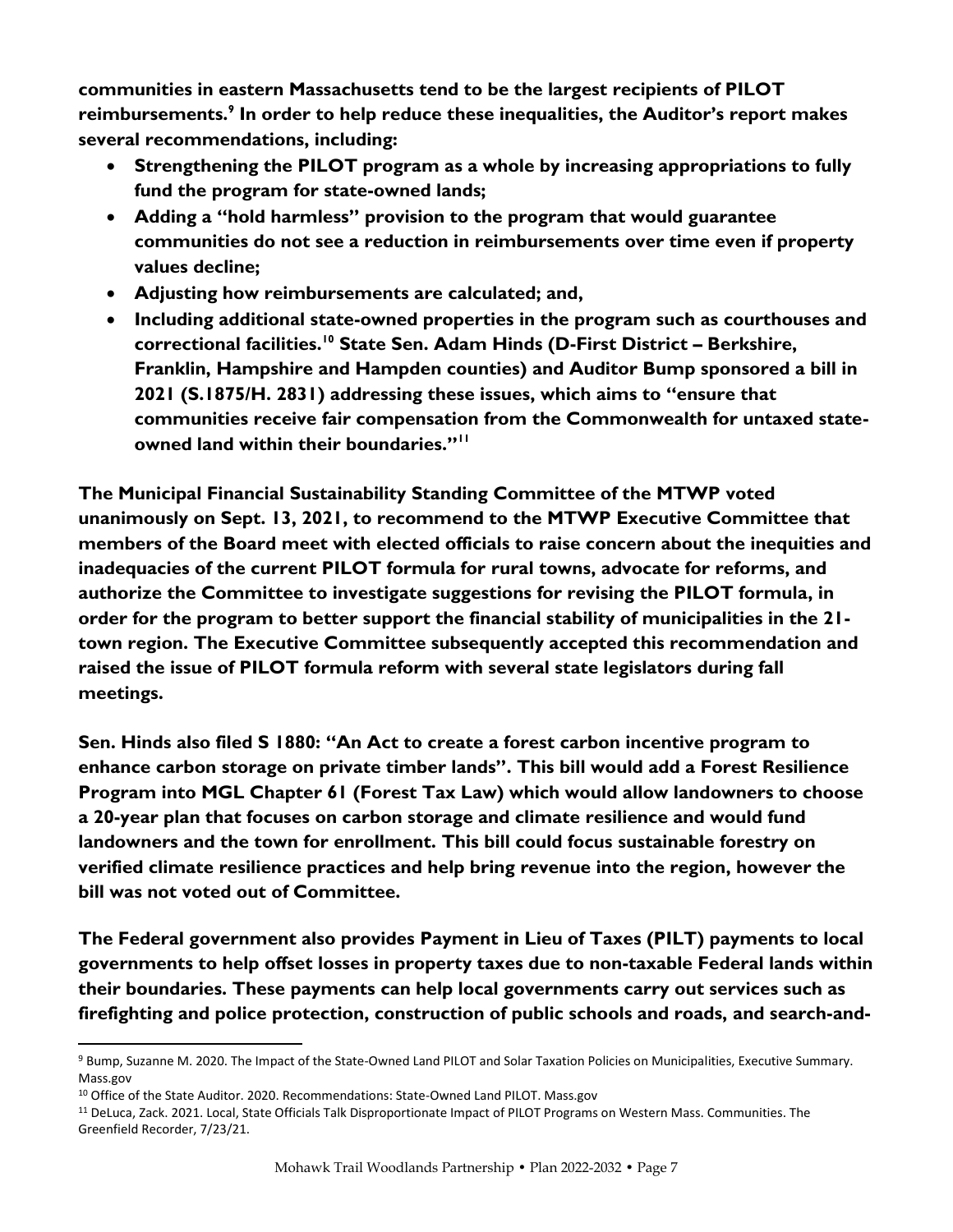rescue operations. The payments are made annually for tax-exempt Federal lands administered by the Bureau of Land Management, the National Park Service, the U.S. Fish and Wildlife Service (all agencies of the Interior Department), the U.S. Forest Service (part of the U.S. Department of Agriculture), and for federal water projects and some military installations. Currently North Adams is the only community within the 21-town region that has federally owned land (21 acres).

## **Community Finances**

The overall financial health of the communities within the 21-town region should be considered when evaluating the potential impacts of increased conservation, tourism, and forestry. Towns in the region have little room to absorb a loss in tax revenue from placing land under a CR, unless new revenue comes from elsewhere. They also have limited capacity to increase spending on policing, road maintenance, or other costs associated with an increase in visitors to the region. A stable source of revenue needs to be identified to help municipalities provide these services.

As discussed above, most towns in the region rely heavily upon residential property taxes for revenue and have limited ways to earn revenue from other sources. Figure 5-2 displays each town's per capita equalized value, representing the full and fair cash value of all taxable property in the town divided by the town's population, as

a percentage of the State average (or 100%). The figure indicates that the value of taxable property for 16 of the 21 towns in the region is below the state average. Property taxes are

*Databank/Local Aid Section*

*presence of a pumped storage facility.*



*Source: Massachusetts Department of Revenue, Division of Local Services Municipal* 

## **Figure 5-2: 2012 Equalized Per Capita Taxable Property Value as a Percent of the State Average**

Mohawk Trail Woodlands Partnership • Plan 2022-2032 • Page 8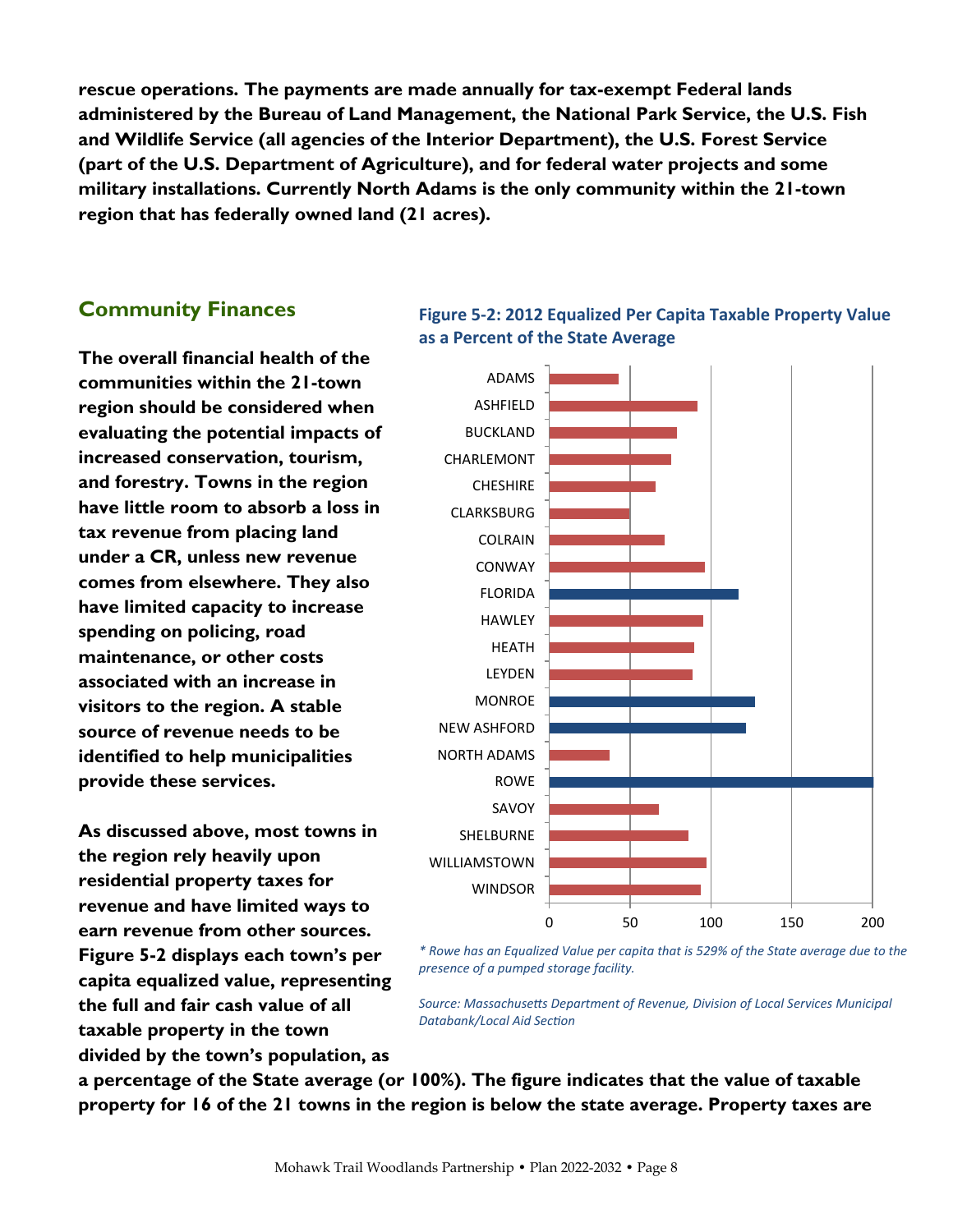the largest source of revenue for most of the towns in the region. Lower property values, combined with lower wages and incomes in the region (discussed in Section 3), make it difficult for towns to raise property taxes without placing further financial burden on their

residents. Furthermore, the amount that taxes can be raised each year is limited by tax levy constraints imposed by Proposition 2  $\frac{1}{2}$ , and increases beyond the yearly limits require an override vote by the town, both at a town meeting and by election ballot.

Currently, towns spend the most on education, followed by public works (Figure 5-3). On average, in FY2020 communities spent 49% of their budget on education and 14% on public works. Very little of town budgets were spent on police (5%) and fire (2%), which reflects the small population of most communities and the volunteer nature of fire departments.

### **Figure 5-3: Town Expenditures by Category**



21-Town Expenditures by Category, FY2020

*Data Source: MA Department of Revenue, Division of Local Services. Data Analytics and Resources Bureau, General Fund Revenue and Expenditure Reports (Schedule A), 2020.*

Towns can get reimbursed for some public works expenses through the State Chapter 90 program. This program reimburses municipalities for capital improvement projects for road construction, preservation, and improvements that create or extend the life of capital facilities. The funds can be used for maintaining, repairing, improving, or constructing town and county ways and bridges that qualify under the State Aid Highway Guidelines issued by the Public Works Commission. Items eligible for Chapter 90 funding include roadways, sidewalks, right-of-way acquisition, shoulders, landscaping and tree planting, roadside drainage, street lighting, and traffic control devices.

Each municipality in Massachusetts is granted an annual allocation of Chapter 90 reimbursement funding based on roadway miles (city or town-accepted), population, and employment. In FY2021, Chapter 90 reimbursement allocations ranged from \$43,120 in New Ashford, to \$435,324 in North Adams, with an average allocation of \$212,190 per town (Table 5-3). 12

<sup>12</sup> [http://www.mhd.state.ma.us/default.asp?pgid=content/stateaid01a&sid=about](about:blank)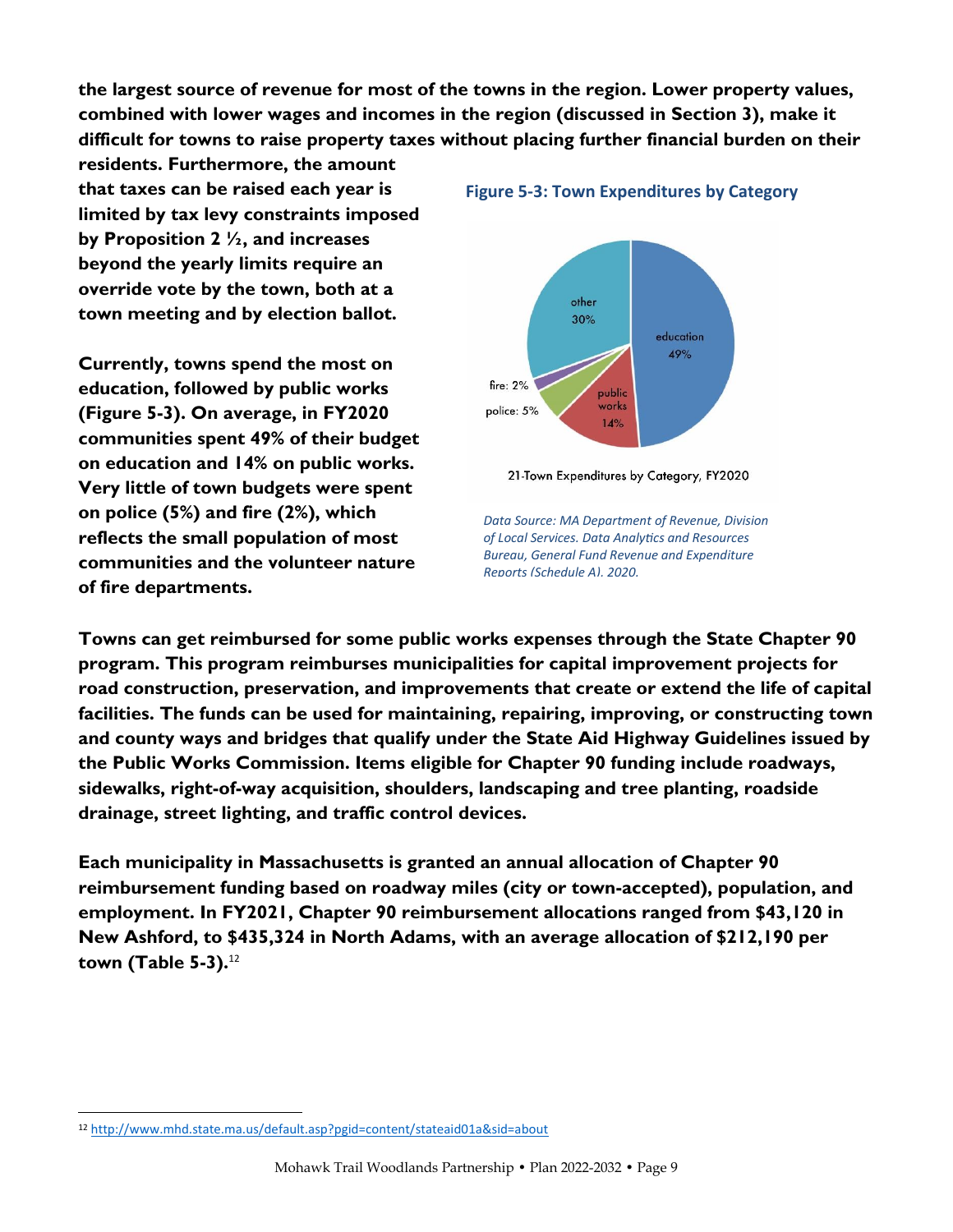| Town               | FY2021 Ch. 90<br>Apportionment | <b>FY2021 Public Works</b><br>Expenditures* |
|--------------------|--------------------------------|---------------------------------------------|
| Adams              | \$287,324                      | \$2,538,682                                 |
| Ashfield           | \$294,555                      | \$1,850,100                                 |
| <b>Buckland</b>    | \$184,999                      | \$1,439,929                                 |
| Charlemont         | \$179,999                      | \$695,732                                   |
| Cheshire           | \$200,252                      | \$878,203                                   |
| Clarksburg         | \$74,542                       | \$334,880                                   |
| Colrain            | \$318,708                      | \$821,674                                   |
| Conway             | \$264,761                      | \$2,201,186                                 |
| Florida            | \$162,146                      | \$607,026                                   |
| Hawley             | \$175,120                      | \$840,626                                   |
| Heath              | \$208,934                      | \$1,262,442                                 |
| Leyden             | \$142,604                      | \$1,592,643                                 |
| Monroe             | \$65,278                       | \$288,714                                   |
| New Ashford        | \$43,120                       | \$125,016                                   |
| <b>North Adams</b> | \$435,324                      | \$3,943,812                                 |
| Peru               | \$144,138                      | \$479,269                                   |
| Rowe               | \$142,143                      | \$774,020                                   |
| Savoy              | \$197,375                      | \$591,832                                   |
| Shelburne          | \$208,361                      | \$886,283                                   |
| Williamstown       | \$300,276                      | \$2,446,161                                 |
| Windsor            | \$250,163                      | \$971,117                                   |
| 21-towns           | \$4,280,122                    | \$25,569,347                                |

#### **Table 5-3: FY2021 Chapter 90 Apportionments**

*\*Includes general fund public works expenditures and capital projects.*

*Data Sources: MassDOT Chapter 90 Program; MA Department of Revenue, Division of Local Services. Data Analytics and Resources Bureau, General Fund Revenue and Expenditure Reports and Capital Fund Reports (Schedule A), 2021.*

### **American Rescue Plan Act (ARPA) payments**

The American Rescue Plan Act (ARPA) was a \$1.9 trillion economic stimulus bill passed by Congress on March 11, 2021 in response to the COVID-19 pandemic. Included in the bill was a provision for aid to be provided to state, local, and tribal governments to help these entities respond to the economic impacts of the pandemic. \$3.4 billion was provided to municipalities and counties in Massachusetts.<sup>13</sup> Below are the amounts allocated to towns in the MTWP region (Table 5-4):

<sup>&</sup>lt;sup>13</sup> Mass.gov. 2022. About COVID-19 Federal Funds[. https://www.mass.gov/info-details/about-covid-19-federal-funds](about:blank)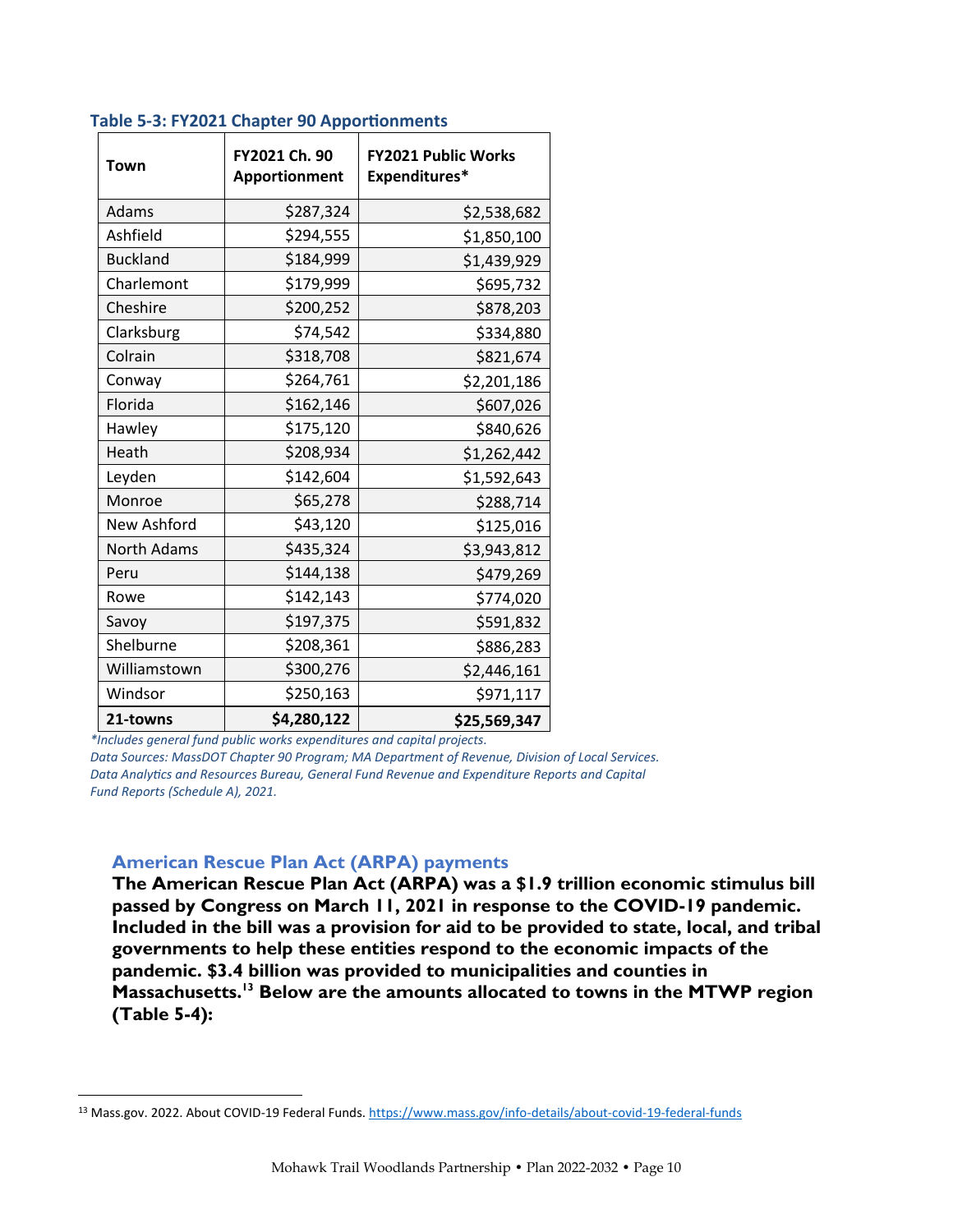| Town            | <b>ARPA Allocation Amount</b> |
|-----------------|-------------------------------|
| Adams           | \$838,395                     |
| Ashfield        | \$179,716                     |
| <b>Buckland</b> | \$193,637                     |
| Charlemont      | \$129,056                     |
| Cheshire        | \$327,508                     |
| Clarksburg      | \$171,447                     |
| Colrain         | \$173,854                     |
| Conway          | \$196,044                     |
| Florida         | \$74,838                      |
| Hawley          | \$34,959                      |
| Heath           | \$72,745                      |
| Leyden          | \$74,838                      |
| Monroe          | \$12,037                      |
| New Ashford     | \$23,341                      |
| North Adams     | \$1,332,431                   |
| Peru            | \$87,294                      |
| Rowe            | \$40,716                      |
| Savoy           | \$70,651                      |
| Shelburne       | \$192,276                     |
| Williamstown    | \$778,106                     |
| Windsor         | \$90,643                      |

### **Table 5-4: ARPA Payments by Town (2021)**

Source: U.S. Treasury ARPA Allocations, May 25, 2021. https://41g41s33vxdd2vc05w415s1e-wpengine.netdna-ssl.com/wpcontent/uploads/2021/05/US\_Treasury\_NEU\_Allocation\_May\_25\_2021.xlsx

In Berkshire County, the planned uses for ARPA payments in the parks/recreation category are as follows: 14

• \$200,000 to allow Mass Audubon to repair ecological, trail and forest damage caused by extreme weather at the group's Pleasant Valley property in Lenox. • \$200,000 to the Berkshire Regional Planning Commission and 1Berkshire to establish an outdoor recreation website for Berkshire County and adjoining regions.

- \$50,000 for facility upgrades to Clarksburg State Park.
- \$35,000 to upgrade facilities at Natural Bridge State Park.
- \$35,000 for upgrades at Savoy Mountain State Forest.

<sup>14</sup> Parnass, Larry. Here's what Berkshire County is getting in 'earmarks' from the Legislature's \$4 billion ARPA plan. The Berkshire Eagle, Dec. 3, 2021. [https://www.berkshireeagle.com/news/local/what-berkshire-county-getting-covid-relief-money](about:blank)[state/article\\_ff1fc002-546d-11ec-b48f-8322c5e058ab.html](about:blank)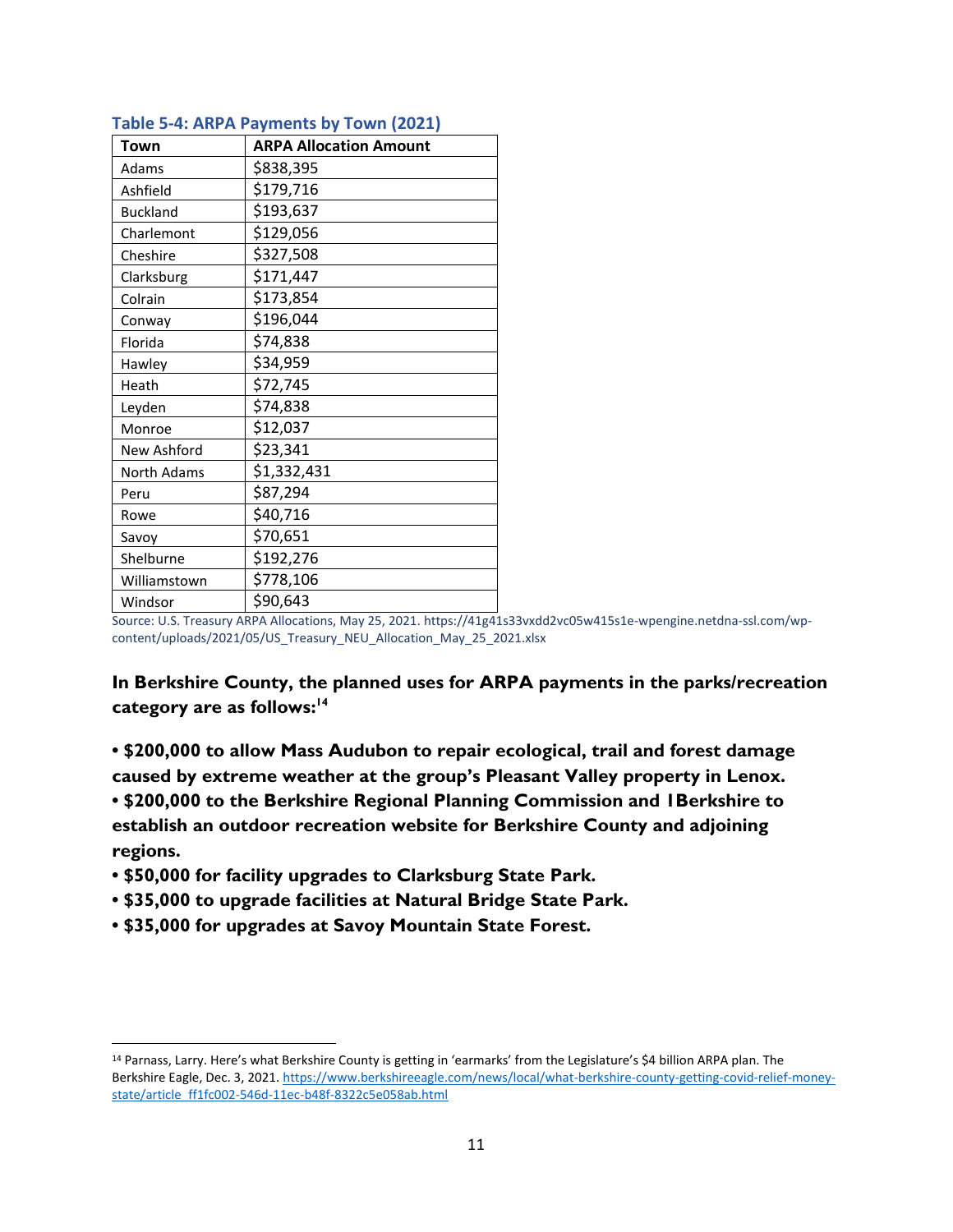## **Federal Infrastructure Bill**

The \$1.2 trillion Bipartisan Infrastructure Law (BIL) was signed into law by President Biden on November 15, 2021.<sup>15</sup> Included in the bill are funds targeting environmental issues and climate change, including investment in public transit, a network of electric vehicle chargers, clean energy transmission, resiliency in the face of droughts, floods, and wildfires, and legacy pollution cleanup.<sup>16</sup> Massachusetts was awarded \$9.5 billion in federal infrastructure funds, to be disbursed over 5 years.<sup>17</sup> This funding will include \$106.5 million for a resiliency program, \$63.5 million for electric vehicle infrastructure, \$9.3 million for a carbon reduction program, $18$  \$2.5 million in energy efficiency conservation block grants, and \$367.6 million for environmental remediation.<sup>19</sup>

Many of the energy and environmental infrastructure programs included in the BIL are new, and the MA EOEEA will need further guidance from the federal government before finalizing a list of qualifying programs.<sup>20</sup> Regional Transit Authorities in Massachusetts are expected to receive \$591 million for modernization, maintenance, fleet upgrades, and replacement of facilities and vehicles, and funds will also be used to improve the commuter rail, freight rail, and intercity rail systems in Massachusetts, including federal-state partnership grants for the modernization of the Northeast Corridor.<sup>21</sup> An \$8 million expansion of the of Ashuwillticook Rail Trail (bike path) is planned between Adams and North Adams, $^{22}$  and funds for numerous bridge replacement and repair projects have already been allocated (Table  $5-5$ ).<sup>23</sup>

<sup>15</sup> The White House. Biden Administration Releases Bipartisan Infrastructure Law Guidebook for State, Local, Tribal and Territorial Governments. Statements and Releases, Jan. 31, 2022[. https://www.whitehouse.gov/briefing-room/statements](about:blank)[releases/2022/01/31/biden-administration-releases-bipartisan-infrastructure-law-guidebook-for-state-local-tribal-and](about:blank)[territorial-governments/](about:blank)

 $16$  Ibid.

<sup>17</sup> Baker-Polito Administration Outlines Bipartisan Infrastructure Law Funding for Massachusetts. Mass.gov, Feb. 3, 2022. [https://www.mass.gov/news/baker-polito-administration-outlines-bipartisan-infrastructure-law-funding-plans-for](about:blank)[massachusetts](about:blank)

<sup>18</sup> Staff Reports. Baker Outlines \$9.5B in Investment from Federal Infrastructure Bill. iBerkshires, Feb. 3, 2022.

[https://www.iberkshires.com/story/67160/Baker-Outlines-9.5B-in-Investment-From-Federal-Infrastructure-Bill.html](about:blank) <sup>19</sup> Baker-Polito Administration Outlines Bipartisan Infrastructure Law Funding for Massachusetts. Mass.gov, Feb. 3, 2022. [https://www.mass.gov/news/baker-polito-administration-outlines-bipartisan-infrastructure-law-funding-plans-for](about:blank)[massachusetts](about:blank)

 $20$  Ibid.

 $21$  Ibid.

<sup>&</sup>lt;sup>22</sup> Staff Reports. Baker Outlines \$9.5B in Investment from Federal Infrastructure Bill. iBerkshires, Feb. 3, 2022. [https://www.iberkshires.com/story/67160/Baker-Outlines-9.5B-in-Investment-From-Federal-Infrastructure-Bill.html](about:blank) <sup>23</sup> The \$3 Billion Bridge Program. [https://www.mass.gov/news/baker-polito-administration-outlines-bipartisan-infrastructure](about:blank)[law-funding-plans-for-massachusetts](about:blank)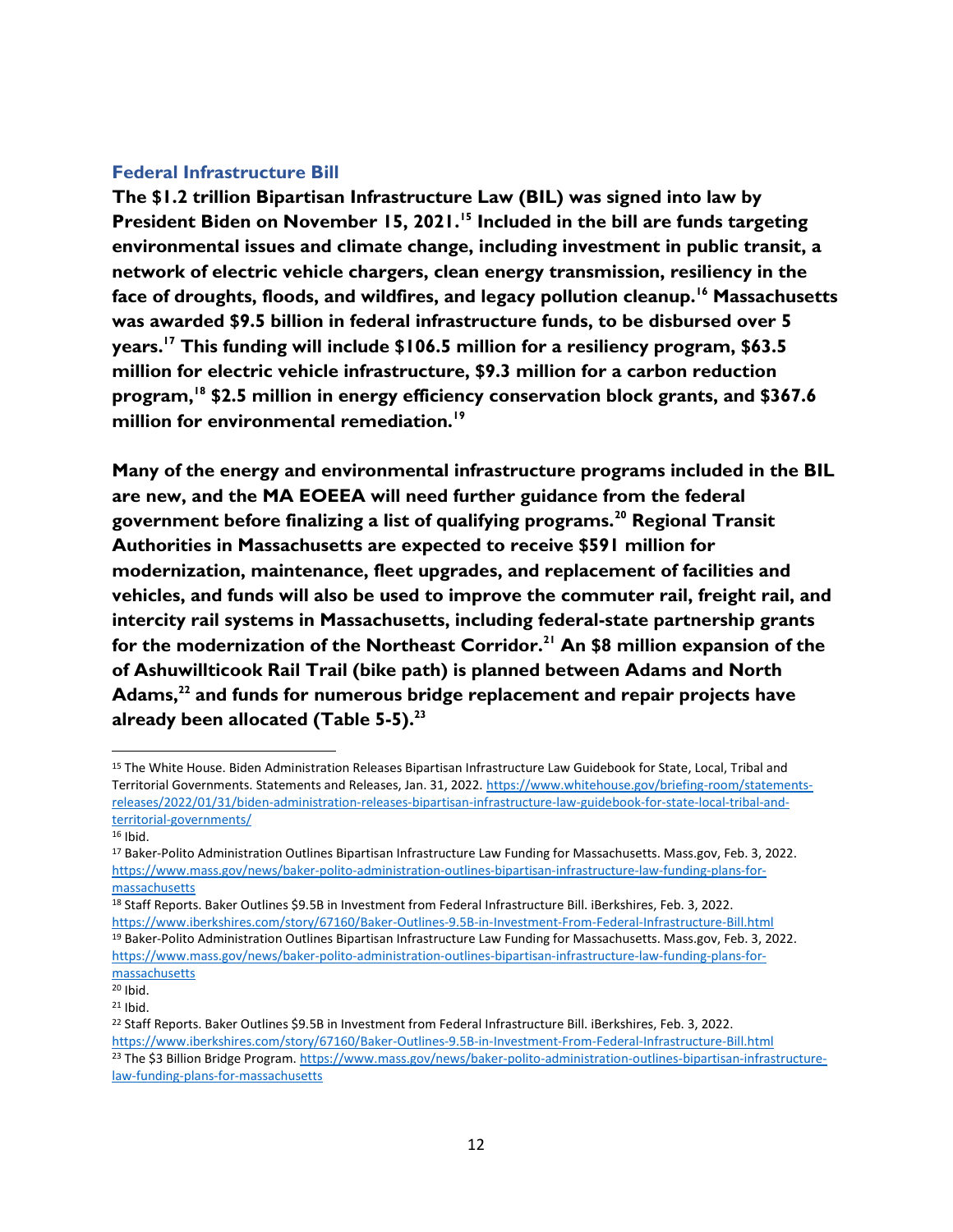| Town               | Project                                                  | <b>Funding</b> |  |
|--------------------|----------------------------------------------------------|----------------|--|
| Adams              | Quality St. bridge over Hoosic<br>River                  | \$4,584,860    |  |
| Charlemont         | East Oxbow Rd. bridge over<br>Oxbow Brook                | \$3,323,503    |  |
| Cheshire           | Sand Mill Rd. bridge over Dry<br><b>Brook</b>            | \$1,920,760    |  |
| Colrain            | Route 112 bridge over North<br>River                     | \$428,272      |  |
| Colrain            | Adamsville Rd. bridge over<br><b>Vincent Brook</b>       | \$3,310,826    |  |
| Conway             | North Poland Rd. bridge over<br><b>Poland Brook</b>      | \$3,284,850    |  |
| Heath              | Jacksonville St. bridge over West<br><b>Branch Brook</b> | \$1,637,130    |  |
| North Adams        | Greylock Bridge (Route 2) over<br><b>Hoosic River</b>    | \$17,769,440   |  |
| <b>North Adams</b> | Brown St. bridge over Hoosic<br>River                    | \$945,192      |  |
| Rowe               | Cyrus Stage Rd. bridge over<br>Potter Brook              | \$1,729,717    |  |
| Williamstown       | Main St. bridge over Hemlock<br><b>Brook</b>             | \$1,888,123    |  |

| Table 5-5: BIL-Funded Bridge Projects in the 21-Town Region |  |  |  |  |
|-------------------------------------------------------------|--|--|--|--|
|-------------------------------------------------------------|--|--|--|--|

Source: The \$3 Billion Bridge Program[. https://www.mass.gov/news/baker-polito-administration-outlines-bipartisan](about:blank)[infrastructure-law-funding-plans-for-massachusetts](about:blank)